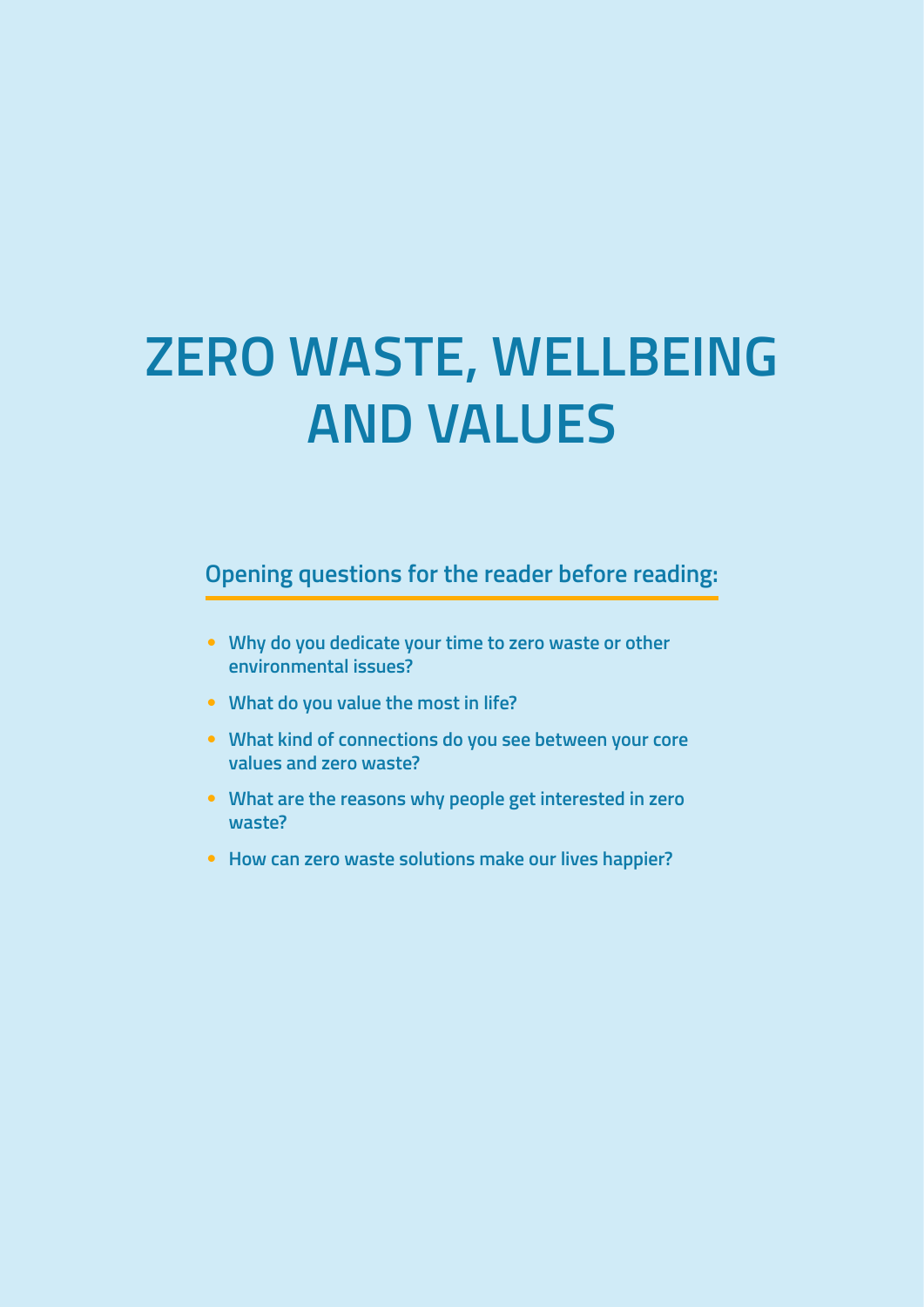#### *Main ideas in this chapter are based on the self-determination theory by E.L. Deci & R. M. Ryan1*

For people working in zero waste and in environmental topics in general, it's quite obvious that zero waste helps us to preserve natural resources and serves to protect the environment, which is often the main reason why we are working in it. We value nature and a clean environment. But there are also other connections between zero waste, wellbeing and values which are maybe not that obvious right away.

Values and attitudes are part of human nature and influence everything we do. There are also certain attitudes that are part of both the Zero Waste Ambassador and Trainer competences but they are of course something we cannot just teach in one training course; and they are maybe not directly teachable. What we can do at our training courses is to strengthen the already existing values and open the discussion on their importance. We have not included any specific sessions on values or attitudes into neither of the example training formats as this could be seen as a sort of horizontal topic and embedded into different activities, in the form of discussion topic, group or individual exercise. But of course it could be included also as a separate session.

Values are tricky. We can agree that all of us have certain values and we act based on them, especially in difficult situations. At the same time values are very difficult to change, as they start developing from early childhood and take a long time to form, and it's not always clear what shapes our values.

One theory dealing with values is the life aspirations theory.2

**First, let's look at the types of life aspirations or goals people have. Take a look at some statements below. What 2-3 options would you pick from this list as important life goals for you?**

- **1.** To have many nice things
- **2.** To be able to grow as a person
- **3.** To be known by many people
- **4.** To contribute to making the world a better place somehow
- **5.** To have power and influence over people
- **6.** To have close relationships with friends/family





<sup>1</sup> Ryan, R. M., & Deci, E. L. (2017). *Self-determination theory: Basic psychological needs in motivation, development, and wellness.* Life aspirations theory, officially goal contents theory, is part of the bigger motivational theory called the self-

determination theory, developed by Ryan, R. M., & Deci, E. L.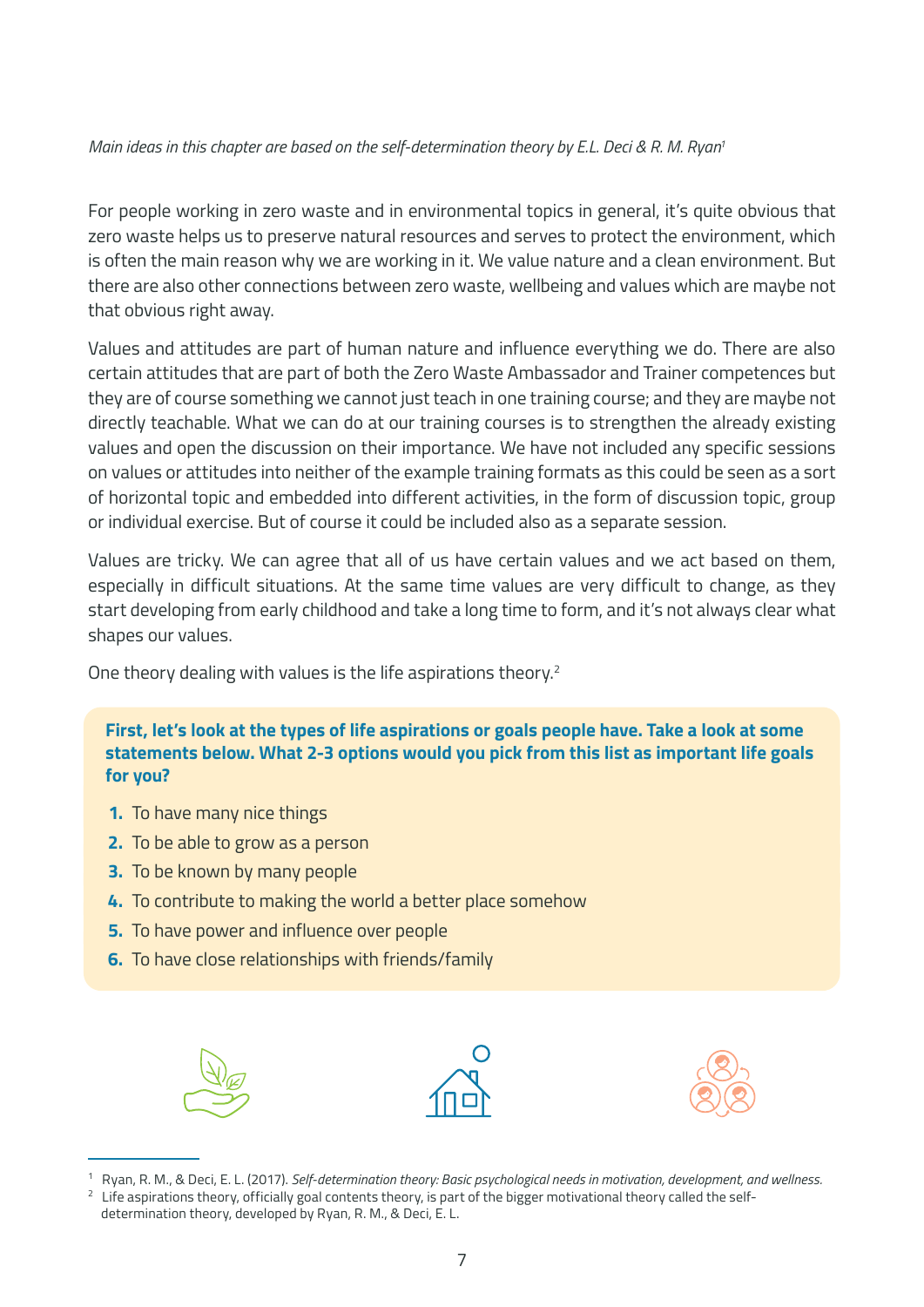There has been a lot of research $3$  on life aspirations and in broad terms two types can be distinguished. The options 1, 3 and 5 are what we call extrinsic goals and options 2, 4 and 6 are intrinsic goals, sometimes also referred to as hedonic and eudaimonic aspirations, respectively. It is likely that you selected the sentences from one type, not both. And if you are reading this and interested in zero waste education, it's likely that you picked from the intrinsic values' type.

| Intrinsic life goals (eudaimonia)                              | <b>Extrinsic life goals (hedonia)</b>                                      |
|----------------------------------------------------------------|----------------------------------------------------------------------------|
| Happiness from knowing you are doing the<br>right thing        | Happiness from seeking positive emotions and<br>avoiding negative emotions |
| Main goal types:<br>• Creating and keeping close relationships | Main goal types:<br>• Economic success, having material wealth             |
| • Personal growth                                              | • Fame, being popular                                                      |
| • Contributing to your community                               | • Image, looking attractive                                                |

#### **Overview of the two types of values:**

While we may want to look beautiful and value our family at the same time, on the level of life goals and what we find most important in life, people either have intrinsic or extrinsic value sets, and not a mix of both<sup>4</sup>. One of the value types always has a higher importance.



# **And now the interesting part:**

**Guess which group has less anxiety, depression and unhappiness, as well as a smaller ecological footprint?**

It's the group with intrinsic values. So valuing community, relationships and work for the bigger cause (like environment) also actually means living a happier life. Why? Because intrinsic aspirations satisfy better our three psychological needs – relatedness, autonomy and competence,<sup>5</sup> whereas extrinsic aspirations are based on comparisons with others, which make us more controllable and controlled by others. Same results have been found in many studies all over the world, across different cultures.6

#### **So already working for zero waste solutions and improving our living environment is good for our mental wellbeing.**

<sup>&</sup>lt;sup>3</sup> Kasser, T., & Ryan, R. M. (1993). A dark side of the American dream: Correlates of financial success as a central life aspiration. *Journal of Personality and Social Psychology,* 65(2), 410–422.

<sup>4</sup> Grouzet, F. M. E., Kasser, T., Ahuvia, A., Dols, J. M. F., Kim, Y., Lau, S., et al. (2005). The structure of goal contents across 15 cultures. *Journal of Personality and Social Psychology,* 89(5), 800– 816.

<sup>5</sup> More about that in the *Learning motivation* chapter.

<sup>6</sup> Just to name a few: Grouzet, F. M. E., Kasser, T., Ahuvia, A., Dols, J. M. F., Kim, Y., Lau, S., et al. (2005). The structure of goal contents across 15 cultures. *Journal of Personality and Social Psychology,* 89(5), 800– 816; Williams, G. C., Hedberg, V. A., Cox, E. M., & Deci, E. L. (2000). Extrinsic life goals and health-risk behaviors in adolescents. *Journal of Applied Social Psychology,* 30(8), 1756–1771; Utvær, B. K. S., Hammervold, R., & Haugan, G. (2014). Aspiration Index in vocational students: Dimensionality, reliability, and construct validity. *Education Inquiry,* 5(3), 359–383.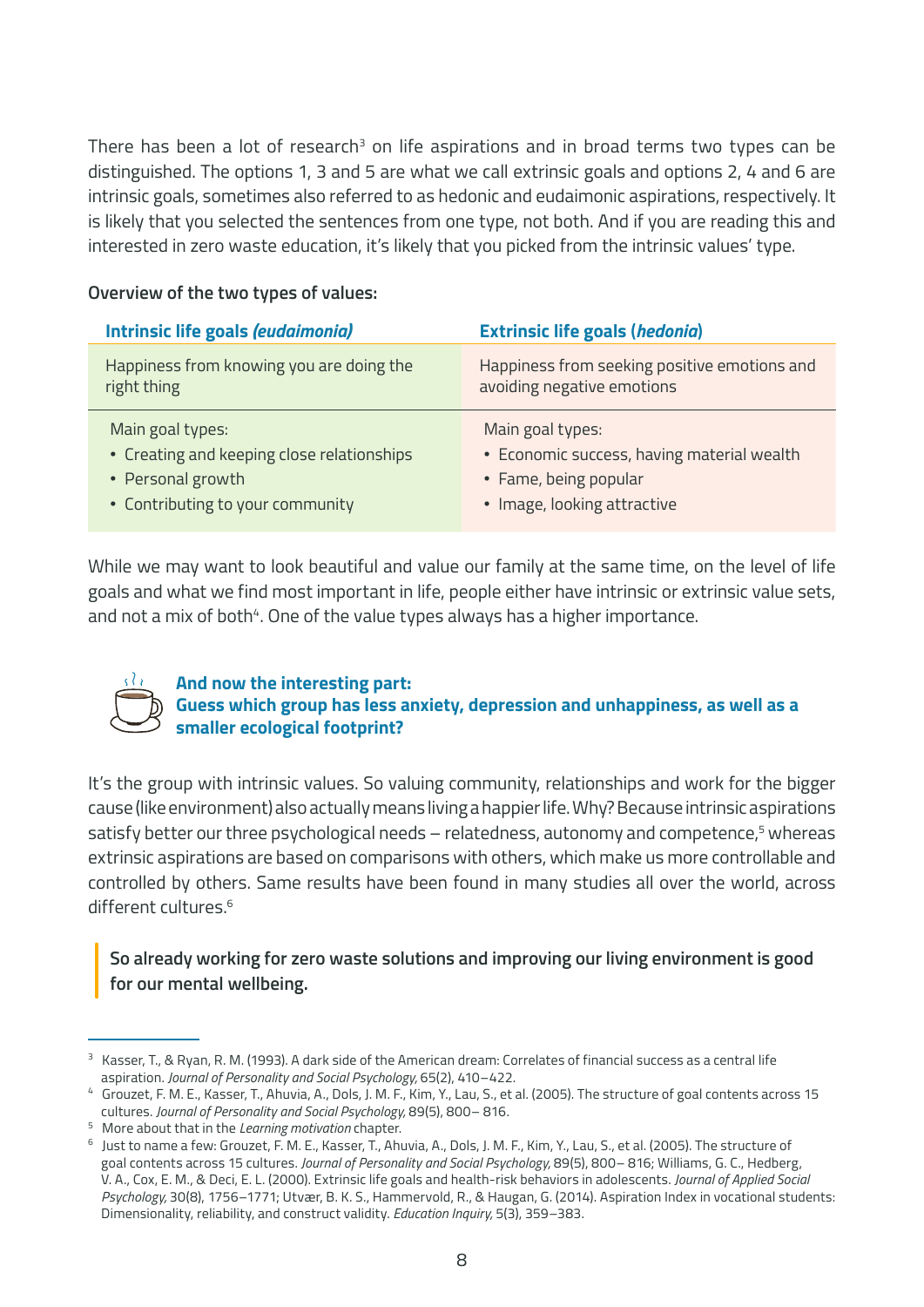#### **What about people with extrinsic values? Could they also move towards intrinsic values? The question perhaps is: what influences our values?**

There are of course many elements in influencing values; childhood and upbringing have a big role here. But there are also some elements in our general surroundings that could have some effect in time. Some of the elements that influence our values are:

- **What the people that surround us (family, friends, co-workers, teachers…) value:**
	- which is emphasised more: cooperation or competition
	- which is more important: fast results or taking time to learn deeply
	- pleasing external parties or finding inner meaning
- **The culture, political regime, tone and style of journalism:**
	- how restrictive laws and rules are
	- what is considered acceptable and non-acceptable in society
	- what is praised as good behaviour in society
	- level of freedom of expression
- **The words we use everyday:**
	- do we talk more about extrinsic or intrinsic values, for example calling people consumers or citizens<sup>7</sup>
	- do we talk more about money itself or how we can invest into human wellbeing
- **Our everyday environment.**



### **How does our living environment (our cities) influence our values and nudge them? What kind of role could zero waste solutions play in there?**

Of course it starts already with city planning: what means of transport and movement are easier (walking and cycling vs cars), what are the options for how to spend your time (shopping malls or cultural spaces and green areas), how much is participatory human interaction supported by these choices and so on. And waste management is also part of that: starting with the basics of how clean and tidy the city space is (how much is common space valued and taken care of) but also showing how we treat resources that we ourselves no longer need.

 $7$  There can actually be differences in people's behaviour depending on whether they are addressed as consumers or as citizens: [Consumerism and its antisocial effects can be turned on-or off,](https://www.psychologicalscience.org/news/releases/consumerism-and-its-antisocial-effects-can-be-turned-onor-off.html) Association for Psychological Science (2012)